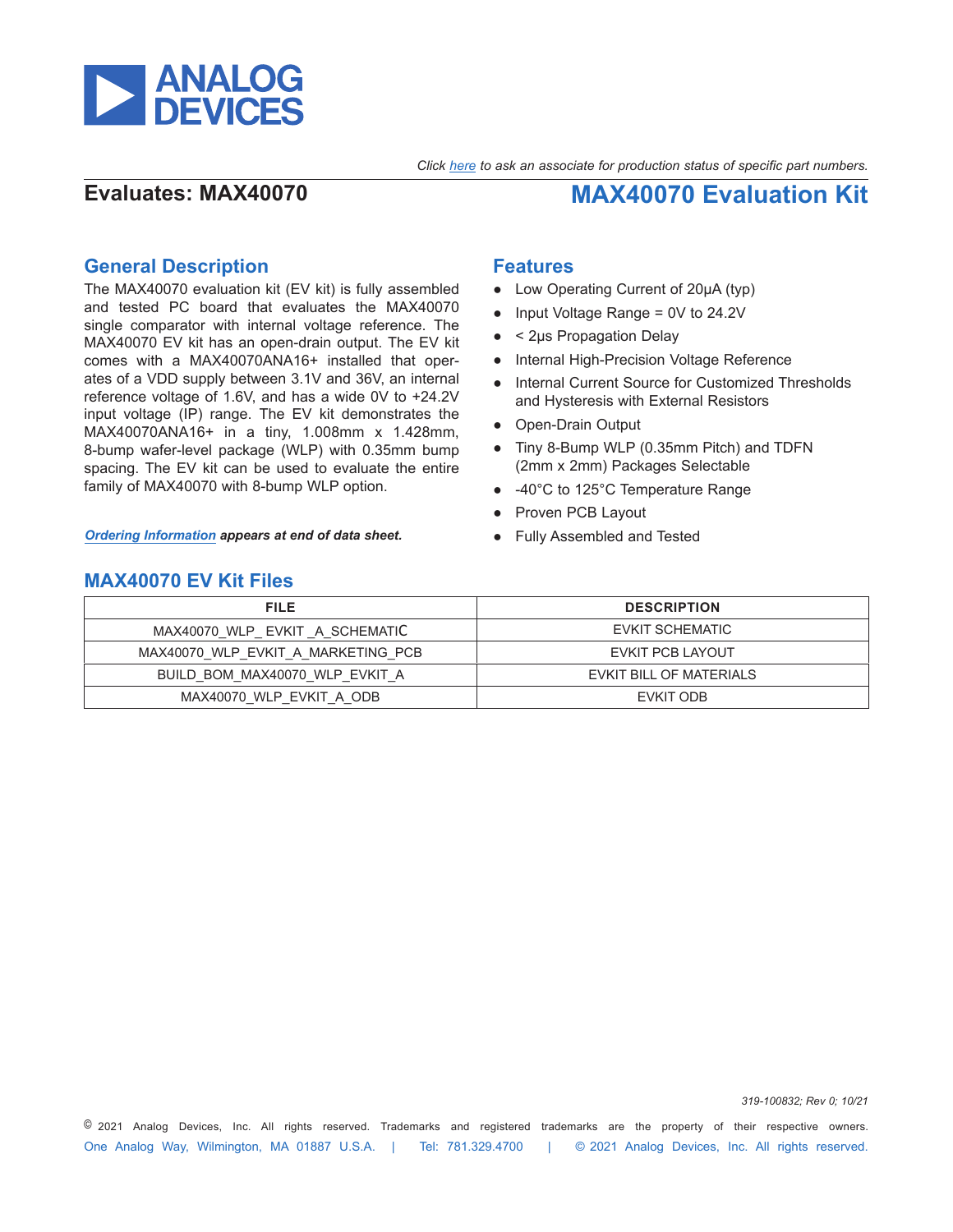# **MAX40070 Evaluation Kit Evaluation Kit** Evaluates: MAX40070

## **Quick Start**

### **Required Equipment**

- MAX40070 EV kit
- +5V/+36V power supplies
- Digital multimeters (DMMs)

### **Procedure**

The MAX40070 EV kit is fully assembled and tested. Follow steps below to verify board operation. **Caution: Do not turn on the power supply until all connections are completed.**

- 1) Connect the positive terminal of a DC power supply to the VDD test point and the ground terminal to the GND test point.
- 2) Connect the positive terminal of a DC power supply to the VPU test point and the ground terminal to the GND test point.
- 3) Connect the positive terminal of a DC power supply to the IP test point and the ground terminal to the GND test point.
- 4) Place the jumpers' position as described in [Table 1.](#page-1-0)
- 5) Turn on the VDD power supply and set it to any voltage between 3.1V and 36V.
- 6) Monitor the output voltage at the REF test point using a DMM. This should be 1.6V.
- 7) Turn on the VPU power supply and set it to any voltage between 2V and 6V.
- 8) Turn on the IP power supply and set it to the desired level.
- 9) Monitor the output using a DMM at the OUT test point and study its response while varying voltage at IP. Ideally, the voltage at the OUT test point should be at logic-high (VPU) when voltage applied on IP is greater than 17.6V(1.6V x 11) and should be at logic-low (0V) when voltage applied on IP is less than 17.6V. The ratio of the IP pin is 11, refer to the IC data sheet for detail.

## **Detailed Description of Hardware**

The MAX40070 EV kit is fully assembled and tested board that evaluates the 8-bump WLP MAX40070ANA16+ open-drain output comparator. The EV kit requires a 3.1V to 36V supply voltage for normal operation. The EV kit allows users to add external reference and hysteresis in addition to the internal ones through the appropriate resistors R3 and R2 provided on the EV kit board. The 3uA is from internal current source, refer to the IC data sheet for detail.

The amount of external threshold is given by the equation below, based on R3 value:

### External Threshold = 3uA x R3

The amount of external hysteresis is given by the equation below, based on R2 value:

### Hysteresis = 3uA x R2

The VPU test point on the EV kit is utilized to apply a pullup supply voltage between 2V and 6V for the open-drain output for proper operation.

The MAX40070 can be disabled by placing J1 to 1-2 position, which decreases the IDD to 400nA(TYP).

There are some examples for different threshold and hysteresis combination:

- J4, J5, and J7 installed: VREF mode, internal hysteresis
- J4 DNI, J5, and J7 installed: VREF mode, customized hysteresis
- J4, J5, J7 DNI, J6 installed: IREF mode, external hysteresis and customized threshold
- J4, J5 DNI, J7 installed: VREF mode, external hysteresis and customized threshold

| <b>JUMPER</b>  | <b>SHUNT POSITION</b> | <b>DESCRIPTION</b>                           |  |  |  |  |
|----------------|-----------------------|----------------------------------------------|--|--|--|--|
| J <sub>1</sub> | $1 - 2$               | Connects VPU to shut down the MAX40070 (U1). |  |  |  |  |
|                | $2 - 3^*$             | Connects GND to enable the MAX40070 (U1).    |  |  |  |  |
| J <sub>2</sub> | Not Installed*        |                                              |  |  |  |  |
| J3             | Not Installed*        |                                              |  |  |  |  |
| J4             | Installed*            | No external hysteresis.                      |  |  |  |  |
| J5             | Installed*            | No external Ref.                             |  |  |  |  |
| J6             | Not Installed*        | No external Ref.                             |  |  |  |  |
| J7             | Installed*            | Internal Ref.                                |  |  |  |  |
| J8             | Not Installed*        |                                              |  |  |  |  |

## <span id="page-1-0"></span>**Table 1. Jumper Descriptions**

*\*Default position.*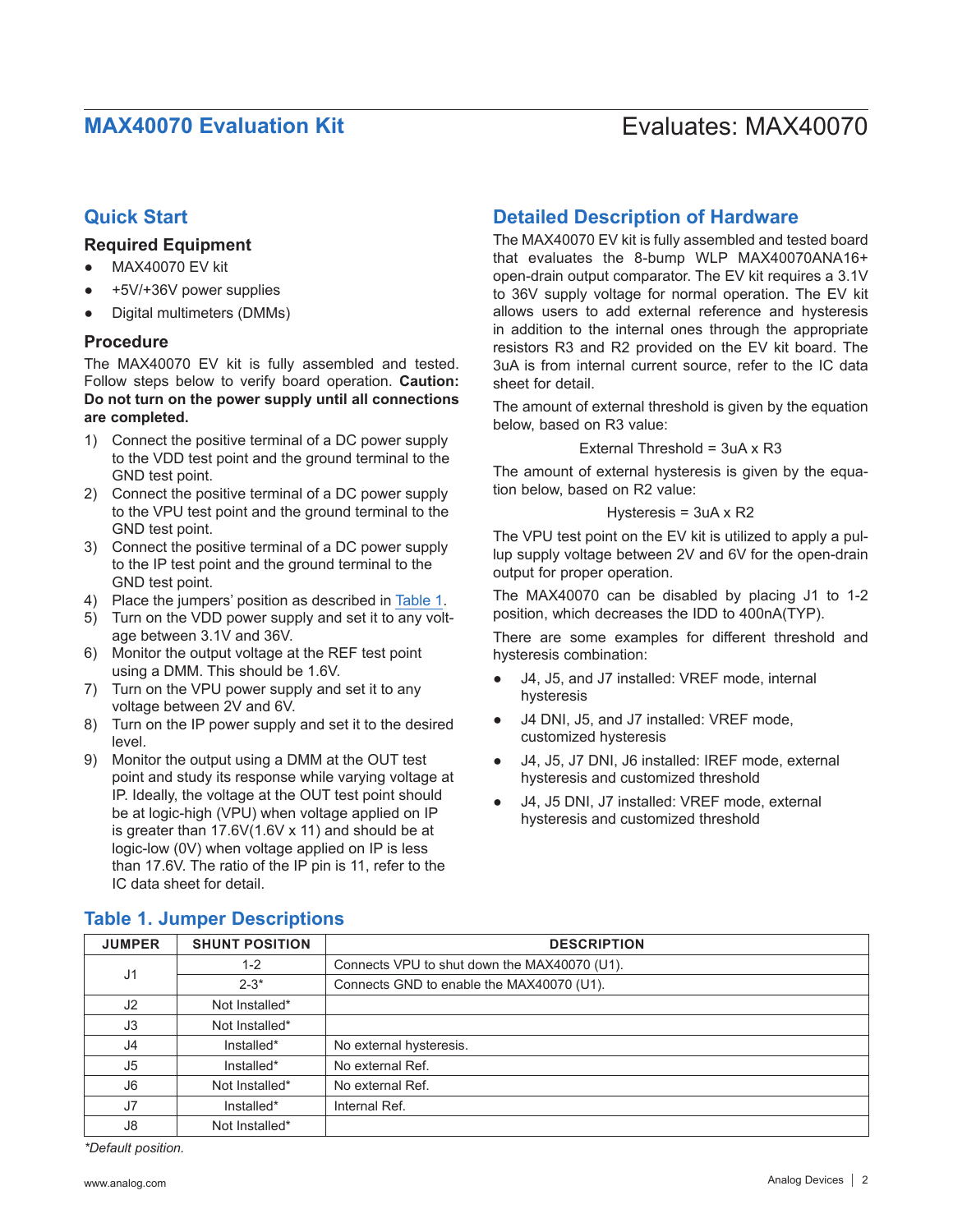# **Component List**

| <b>SUPPLIER</b>               | <b>PHONE</b>      | <b>WEBSITE</b>                  |
|-------------------------------|-------------------|---------------------------------|
| <b>KEYSTONE</b>               | $(516)$ 328-7500  | www.keyelco.com/                |
| <b>WURTH ELECTRONICS INC.</b> | +1 877 6902207    | www.we-ics.com                  |
| <b>TDK</b>                    | +81 3 67 78 10 00 | www.tdk-electronics.tdk.com/    |
| <b>KEMET</b>                  | +91-95131-45888   | www.kemet.com/en/us.html        |
| <b>AVX</b>                    | +1 (864) 967-2150 | www.avx.com/                    |
| LITE-ON ELECTRONICS INC.      | 0515-83368598     | www.liteon.com/en-us            |
| <b>SAMTEC</b>                 | 1-800-726-8329    | www.samtec.com/                 |
| <b>VISHAY</b>                 | 1-800-344-4539    | www.vishay.com/                 |
| <b>PANASONIC</b>              | 0571-87257895     | www.panasonic.cn/               |
| <b>BOURNS</b>                 | +1 951-781-5500   | www.bourns.com/                 |
| <b>YAGEO</b>                  | +886 2 6629 9999  | www.yageo.com/en/Home           |
| <b>MAXIM</b>                  | 408-601-1000      | www.maximintegrated.com/en.html |

*Note: Indicate that you are using the MAX40070 when contacting these component suppliers.*

## <span id="page-2-0"></span>**Ordering Information**

| <b>PART</b>    | <b>TYPF</b> |  |
|----------------|-------------|--|
| MAX40070EVKIT# | FV Kit      |  |

#*Denotes RoHS compliance.*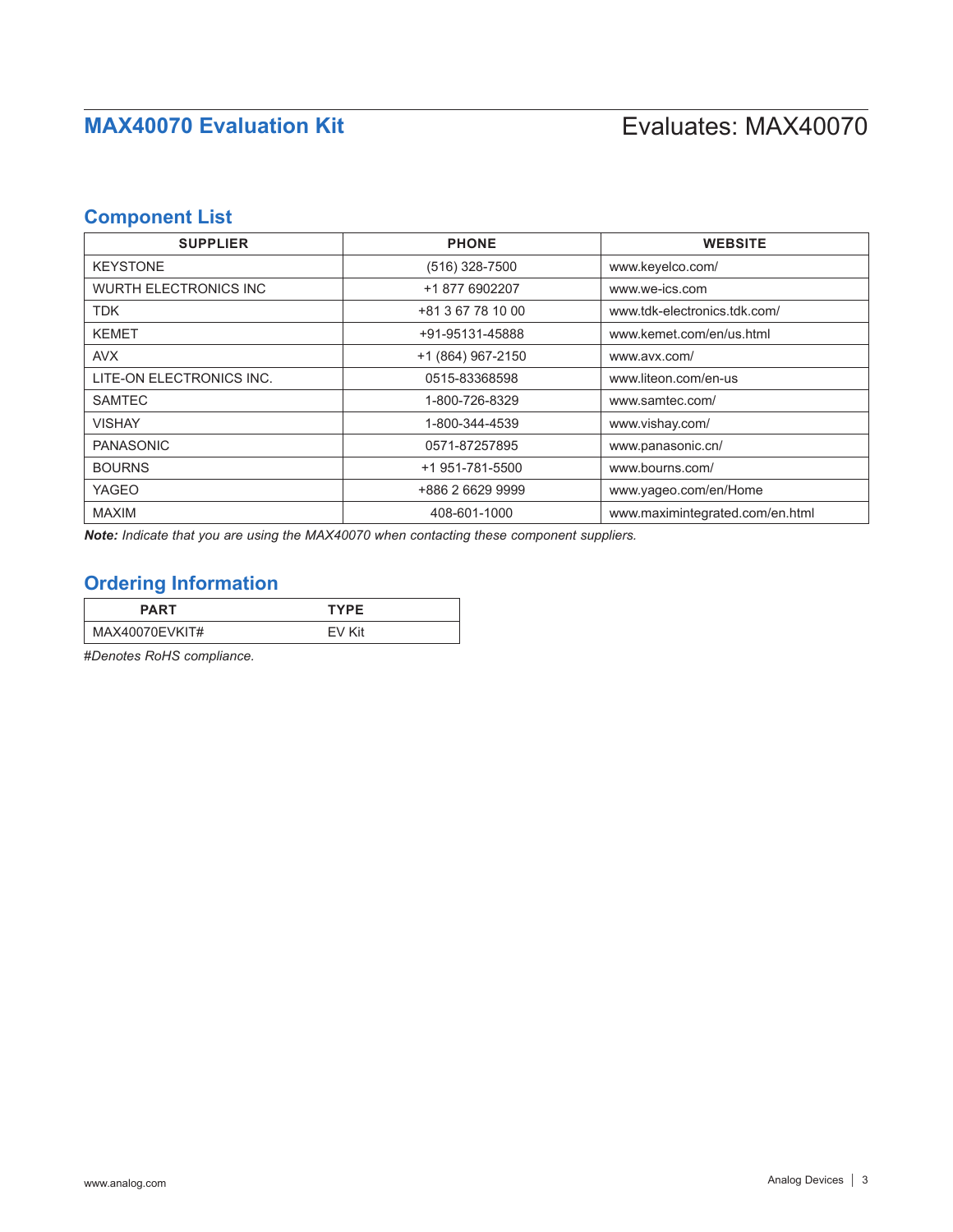# **MAX40070 EV Kit Bill of Materials**

| CAP: SMT (0603): 1UF: 10%: 25V: X7R:<br>GRM188R71E105KA12:TMK107B7105KA:<br><b>MURATA:TAIYO</b><br>C <sub>1</sub><br>20-0001U-P6<br>1UF<br>1<br>-1<br><b>CERAMIC</b><br>06033C105KAT2A;C1608X7R1E105K080AE YUDEN;AVX;TAIYO YUDEN<br>885012206071;C1608X7R1E104K080AA;<br><b>WURTH ELECTRONICS</b><br>CAP; SMT (0603); 0.1UF; 10%; 25V; X7R;<br>$\overline{2}$<br>C <sub>2</sub><br>20-000U1-03<br>0.1UF<br>C0603C104K3RAC;GRM188R71E104KA01;<br>INC;TDK;KEMET;MURATA;TDK;AV<br>1<br><b>CERAMIC</b><br>C1608X7R1E104K;06033C104KAT2A<br>C <sub>3</sub><br>20-0005P-I2<br><b>KEMET</b><br>5PF<br>3<br>$\mathbf{1}$<br>C0805C509C5GAC<br>CAP; SMT (0805); 5PF; 50V; C0G; CERAMIC<br>CAP; SMT (0603); 100PF; 10%; 25V; X7R;<br>$\overline{2}$<br>C4. C5<br>AVX<br>100PF<br>EC111000006353<br>06033C101KAT2A<br>4<br><b>CERAMIC</b><br>TEST POINT; PIN DIA=0.125IN; TOTAL<br>LENGTH=0.35IN; BOARD HOLE=0.063IN;<br>ENB, GND 1,<br>5<br>8<br>HYST. IM. IP.<br>02-TPCOMP5007-00<br>5007 KEYSTONE<br>N/A<br>WHITE; PHOSPHOR BRONZE WIRE SILVER<br>OUT, REF, VPU<br>PLATE FINISH; RECOMMENDED FOR BOARD<br>THICKNESS=0.062IN; NOT FOR COLD TEST<br>TEST POINT; PIN DIA=0.125IN; TOTAL<br>LENGTH=0.35IN; BOARD HOLE=0.063IN;<br><b>GND</b><br>6<br>02-TPCOMP5006-00<br>5006 KEYSTONE<br>N/A<br>BLACK; PHOSPHOR BRONZE WIRE SILVER<br>1<br>PLATE FINISH: RECOMMENDED FOR BOARD<br>THICKNESS=0.062IN; NOT FOR COLD TEST<br>CONNECTOR; THROUGH HOLE; TSW SERIES;<br>J1<br>01-TSW10307TS3P-17<br>TSW-103-07-T-S<br><b>SAMTEC</b><br>TSW-103-07-T-S<br>$\overline{7}$<br>1<br>SINGLE ROW; STRAIGHT; 3PINS<br>CONNECTOR; THROUGH HOLE; TSW SERIES;<br>$J2-J8$<br>8<br>$\overline{7}$<br>01-TSW10207TS2P-17<br>TSW-102-07-T-S<br><b>SAMTEC</b><br>TSW-102-07-T-S<br>SINGLE ROW; STRAIGHT; 2PINS; -55 DEGC<br>TO +105 DEGC<br>MACHINE FABRICATED; ROUND-THRU HOLE<br>9<br>MH1-MH4<br>02-SOM35016H-00<br>9032 KEYSTONE<br>9032<br>4<br>SPACER; NO THREAD; M3.5; 5/8IN; NYLON<br>CRCW0805100KFK;RK73H2ATTD1003;<br>VISHAY DALE:KOA<br>RES; SMT (0805); 100K; 1%;<br>R1<br>100K<br>80-0100K-25<br>10<br>1<br>ERJ-6ENF1003<br>SPEER;PANASONIC<br>+/-100PPM/DEGC: 0.1250W<br>RES; SMT (0805); 3.3K; 1%;<br>R2<br>80-003K3-25<br>3.3K<br>CRCW08053K30FK<br><b>VISHAY DALE</b><br>11<br>1<br>+/-100PPM/DEGC; 0.1250W<br>RES; SMT (0805); 499K; 1%;<br>R <sub>3</sub><br>80-0499K-25<br>VISHAY DALE<br>499K<br>12<br>$\overline{1}$<br>CRCW0805499KFK<br>+/-100PPM/DEGC; 0.1250W<br>EVKIT PART - IC: CC10: HIGH VOLTAGE<br>COMPARATOR: PACKAGE OUTLINE<br>U1<br>MAX40070 WLP<br>13<br>00-SAMPLE-01<br>MAX40070 WLP<br>MAXIM<br>1<br>DRAWING: 21-100566; PACKAGE CODE:<br>N81B1+1; 0.35MM PITCH; WLP8<br>EVKIT PART - IC; CC10; HIGH VOLTAGE<br>COMPARATOR; PACKAGE OUTLINE<br>U <sub>2</sub><br>14<br>00-SAMPLE-03<br>MAX40070_TDFN<br><b>MAXIM</b><br>MAX40070 TDFN DRAWING: 21-100514; LAND PATTERN<br>NUMBER: 90-100183 PACKAGE CODE:<br>T822C+6C; 0.50MM PITCH; TDFN8<br>TEST POINT; PIN DIA=0.125IN; TOTAL<br>LENGTH=0.35IN; BOARD HOLE=0.063IN; RED;<br><b>VDD</b><br>5005 KEYSTONE<br>N/A<br>PHOSPHOR BRONZE WIRE SILVER PLATE<br>15<br>02-TPCOMP5005-00<br>1<br>FINISH; RECOMMENDED FOR BOARD<br>THICKNESS=0.062IN<br>PCB<br>PCB<br>N/A<br>CC10 WLP LABS P1<br>MAXIM<br>PCB:CC10 WLP LABS P1<br>16<br>$\overline{1}$<br>33<br><b>TOTAL</b> | <b>ITEM</b> | QTY | <b>REF DES</b> | <b>MAXINV</b> | <b>MFG PART#</b> | <b>MANUFACTURER</b> | <b>VALUE</b> | <b>DESCRIPTION</b> | <b>COMMENTS</b> |
|--------------------------------------------------------------------------------------------------------------------------------------------------------------------------------------------------------------------------------------------------------------------------------------------------------------------------------------------------------------------------------------------------------------------------------------------------------------------------------------------------------------------------------------------------------------------------------------------------------------------------------------------------------------------------------------------------------------------------------------------------------------------------------------------------------------------------------------------------------------------------------------------------------------------------------------------------------------------------------------------------------------------------------------------------------------------------------------------------------------------------------------------------------------------------------------------------------------------------------------------------------------------------------------------------------------------------------------------------------------------------------------------------------------------------------------------------------------------------------------------------------------------------------------------------------------------------------------------------------------------------------------------------------------------------------------------------------------------------------------------------------------------------------------------------------------------------------------------------------------------------------------------------------------------------------------------------------------------------------------------------------------------------------------------------------------------------------------------------------------------------------------------------------------------------------------------------------------------------------------------------------------------------------------------------------------------------------------------------------------------------------------------------------------------------------------------------------------------------------------------------------------------------------------------------------------------------------------------------------------------------------------------------------------------------------------------------------------------------------------------------------------------------------------------------------------------------------------------------------------------------------------------------------------------------------------------------------------------------------------------------------------------------------------------------------------------------------------------------------------------------------------------------------------------------------------------------------------------------------------------------------------------------------------------------------------------------|-------------|-----|----------------|---------------|------------------|---------------------|--------------|--------------------|-----------------|
|                                                                                                                                                                                                                                                                                                                                                                                                                                                                                                                                                                                                                                                                                                                                                                                                                                                                                                                                                                                                                                                                                                                                                                                                                                                                                                                                                                                                                                                                                                                                                                                                                                                                                                                                                                                                                                                                                                                                                                                                                                                                                                                                                                                                                                                                                                                                                                                                                                                                                                                                                                                                                                                                                                                                                                                                                                                                                                                                                                                                                                                                                                                                                                                                                                                                                                                          |             |     |                |               |                  |                     |              |                    |                 |
|                                                                                                                                                                                                                                                                                                                                                                                                                                                                                                                                                                                                                                                                                                                                                                                                                                                                                                                                                                                                                                                                                                                                                                                                                                                                                                                                                                                                                                                                                                                                                                                                                                                                                                                                                                                                                                                                                                                                                                                                                                                                                                                                                                                                                                                                                                                                                                                                                                                                                                                                                                                                                                                                                                                                                                                                                                                                                                                                                                                                                                                                                                                                                                                                                                                                                                                          |             |     |                |               |                  |                     |              |                    |                 |
|                                                                                                                                                                                                                                                                                                                                                                                                                                                                                                                                                                                                                                                                                                                                                                                                                                                                                                                                                                                                                                                                                                                                                                                                                                                                                                                                                                                                                                                                                                                                                                                                                                                                                                                                                                                                                                                                                                                                                                                                                                                                                                                                                                                                                                                                                                                                                                                                                                                                                                                                                                                                                                                                                                                                                                                                                                                                                                                                                                                                                                                                                                                                                                                                                                                                                                                          |             |     |                |               |                  |                     |              |                    |                 |
|                                                                                                                                                                                                                                                                                                                                                                                                                                                                                                                                                                                                                                                                                                                                                                                                                                                                                                                                                                                                                                                                                                                                                                                                                                                                                                                                                                                                                                                                                                                                                                                                                                                                                                                                                                                                                                                                                                                                                                                                                                                                                                                                                                                                                                                                                                                                                                                                                                                                                                                                                                                                                                                                                                                                                                                                                                                                                                                                                                                                                                                                                                                                                                                                                                                                                                                          |             |     |                |               |                  |                     |              |                    |                 |
|                                                                                                                                                                                                                                                                                                                                                                                                                                                                                                                                                                                                                                                                                                                                                                                                                                                                                                                                                                                                                                                                                                                                                                                                                                                                                                                                                                                                                                                                                                                                                                                                                                                                                                                                                                                                                                                                                                                                                                                                                                                                                                                                                                                                                                                                                                                                                                                                                                                                                                                                                                                                                                                                                                                                                                                                                                                                                                                                                                                                                                                                                                                                                                                                                                                                                                                          |             |     |                |               |                  |                     |              |                    |                 |
|                                                                                                                                                                                                                                                                                                                                                                                                                                                                                                                                                                                                                                                                                                                                                                                                                                                                                                                                                                                                                                                                                                                                                                                                                                                                                                                                                                                                                                                                                                                                                                                                                                                                                                                                                                                                                                                                                                                                                                                                                                                                                                                                                                                                                                                                                                                                                                                                                                                                                                                                                                                                                                                                                                                                                                                                                                                                                                                                                                                                                                                                                                                                                                                                                                                                                                                          |             |     |                |               |                  |                     |              |                    |                 |
|                                                                                                                                                                                                                                                                                                                                                                                                                                                                                                                                                                                                                                                                                                                                                                                                                                                                                                                                                                                                                                                                                                                                                                                                                                                                                                                                                                                                                                                                                                                                                                                                                                                                                                                                                                                                                                                                                                                                                                                                                                                                                                                                                                                                                                                                                                                                                                                                                                                                                                                                                                                                                                                                                                                                                                                                                                                                                                                                                                                                                                                                                                                                                                                                                                                                                                                          |             |     |                |               |                  |                     |              |                    |                 |
|                                                                                                                                                                                                                                                                                                                                                                                                                                                                                                                                                                                                                                                                                                                                                                                                                                                                                                                                                                                                                                                                                                                                                                                                                                                                                                                                                                                                                                                                                                                                                                                                                                                                                                                                                                                                                                                                                                                                                                                                                                                                                                                                                                                                                                                                                                                                                                                                                                                                                                                                                                                                                                                                                                                                                                                                                                                                                                                                                                                                                                                                                                                                                                                                                                                                                                                          |             |     |                |               |                  |                     |              |                    |                 |
|                                                                                                                                                                                                                                                                                                                                                                                                                                                                                                                                                                                                                                                                                                                                                                                                                                                                                                                                                                                                                                                                                                                                                                                                                                                                                                                                                                                                                                                                                                                                                                                                                                                                                                                                                                                                                                                                                                                                                                                                                                                                                                                                                                                                                                                                                                                                                                                                                                                                                                                                                                                                                                                                                                                                                                                                                                                                                                                                                                                                                                                                                                                                                                                                                                                                                                                          |             |     |                |               |                  |                     |              |                    |                 |
|                                                                                                                                                                                                                                                                                                                                                                                                                                                                                                                                                                                                                                                                                                                                                                                                                                                                                                                                                                                                                                                                                                                                                                                                                                                                                                                                                                                                                                                                                                                                                                                                                                                                                                                                                                                                                                                                                                                                                                                                                                                                                                                                                                                                                                                                                                                                                                                                                                                                                                                                                                                                                                                                                                                                                                                                                                                                                                                                                                                                                                                                                                                                                                                                                                                                                                                          |             |     |                |               |                  |                     |              |                    |                 |
|                                                                                                                                                                                                                                                                                                                                                                                                                                                                                                                                                                                                                                                                                                                                                                                                                                                                                                                                                                                                                                                                                                                                                                                                                                                                                                                                                                                                                                                                                                                                                                                                                                                                                                                                                                                                                                                                                                                                                                                                                                                                                                                                                                                                                                                                                                                                                                                                                                                                                                                                                                                                                                                                                                                                                                                                                                                                                                                                                                                                                                                                                                                                                                                                                                                                                                                          |             |     |                |               |                  |                     |              |                    |                 |
|                                                                                                                                                                                                                                                                                                                                                                                                                                                                                                                                                                                                                                                                                                                                                                                                                                                                                                                                                                                                                                                                                                                                                                                                                                                                                                                                                                                                                                                                                                                                                                                                                                                                                                                                                                                                                                                                                                                                                                                                                                                                                                                                                                                                                                                                                                                                                                                                                                                                                                                                                                                                                                                                                                                                                                                                                                                                                                                                                                                                                                                                                                                                                                                                                                                                                                                          |             |     |                |               |                  |                     |              |                    |                 |
|                                                                                                                                                                                                                                                                                                                                                                                                                                                                                                                                                                                                                                                                                                                                                                                                                                                                                                                                                                                                                                                                                                                                                                                                                                                                                                                                                                                                                                                                                                                                                                                                                                                                                                                                                                                                                                                                                                                                                                                                                                                                                                                                                                                                                                                                                                                                                                                                                                                                                                                                                                                                                                                                                                                                                                                                                                                                                                                                                                                                                                                                                                                                                                                                                                                                                                                          |             |     |                |               |                  |                     |              |                    |                 |
|                                                                                                                                                                                                                                                                                                                                                                                                                                                                                                                                                                                                                                                                                                                                                                                                                                                                                                                                                                                                                                                                                                                                                                                                                                                                                                                                                                                                                                                                                                                                                                                                                                                                                                                                                                                                                                                                                                                                                                                                                                                                                                                                                                                                                                                                                                                                                                                                                                                                                                                                                                                                                                                                                                                                                                                                                                                                                                                                                                                                                                                                                                                                                                                                                                                                                                                          |             |     |                |               |                  |                     |              |                    |                 |
|                                                                                                                                                                                                                                                                                                                                                                                                                                                                                                                                                                                                                                                                                                                                                                                                                                                                                                                                                                                                                                                                                                                                                                                                                                                                                                                                                                                                                                                                                                                                                                                                                                                                                                                                                                                                                                                                                                                                                                                                                                                                                                                                                                                                                                                                                                                                                                                                                                                                                                                                                                                                                                                                                                                                                                                                                                                                                                                                                                                                                                                                                                                                                                                                                                                                                                                          |             |     |                |               |                  |                     |              |                    |                 |
|                                                                                                                                                                                                                                                                                                                                                                                                                                                                                                                                                                                                                                                                                                                                                                                                                                                                                                                                                                                                                                                                                                                                                                                                                                                                                                                                                                                                                                                                                                                                                                                                                                                                                                                                                                                                                                                                                                                                                                                                                                                                                                                                                                                                                                                                                                                                                                                                                                                                                                                                                                                                                                                                                                                                                                                                                                                                                                                                                                                                                                                                                                                                                                                                                                                                                                                          |             |     |                |               |                  |                     |              |                    | ÷.              |
|                                                                                                                                                                                                                                                                                                                                                                                                                                                                                                                                                                                                                                                                                                                                                                                                                                                                                                                                                                                                                                                                                                                                                                                                                                                                                                                                                                                                                                                                                                                                                                                                                                                                                                                                                                                                                                                                                                                                                                                                                                                                                                                                                                                                                                                                                                                                                                                                                                                                                                                                                                                                                                                                                                                                                                                                                                                                                                                                                                                                                                                                                                                                                                                                                                                                                                                          |             |     |                |               |                  |                     |              |                    |                 |
|                                                                                                                                                                                                                                                                                                                                                                                                                                                                                                                                                                                                                                                                                                                                                                                                                                                                                                                                                                                                                                                                                                                                                                                                                                                                                                                                                                                                                                                                                                                                                                                                                                                                                                                                                                                                                                                                                                                                                                                                                                                                                                                                                                                                                                                                                                                                                                                                                                                                                                                                                                                                                                                                                                                                                                                                                                                                                                                                                                                                                                                                                                                                                                                                                                                                                                                          |             |     |                |               |                  |                     |              |                    |                 |

| <b>ITEM</b>  | . Готу | <b>REF DES</b> | <b>MAXINV</b> | <b>MFG PART#</b> | <b>MANUFACTURER</b> | <b>VALUE</b> | <b>DESCRIPTION</b> | <b>COMMENTS</b> |
|--------------|--------|----------------|---------------|------------------|---------------------|--------------|--------------------|-----------------|
| <b>TOTAL</b> |        |                |               |                  |                     |              |                    |                 |

| ot assembled on PCB and will be shipped with PCB). |      |                |               |                  |                     |              |                    |                 |
|----------------------------------------------------|------|----------------|---------------|------------------|---------------------|--------------|--------------------|-----------------|
| <b>ITEM</b>                                        | I QT | <b>REF DES</b> | <b>MAXINV</b> | <b>MFG PART#</b> | <b>MANUFACTURER</b> | <b>VALUE</b> | <b>DESCRIPTION</b> | <b>COMMENTS</b> |
| <b>TOTAL</b>                                       |      |                |               |                  |                     |              |                    |                 |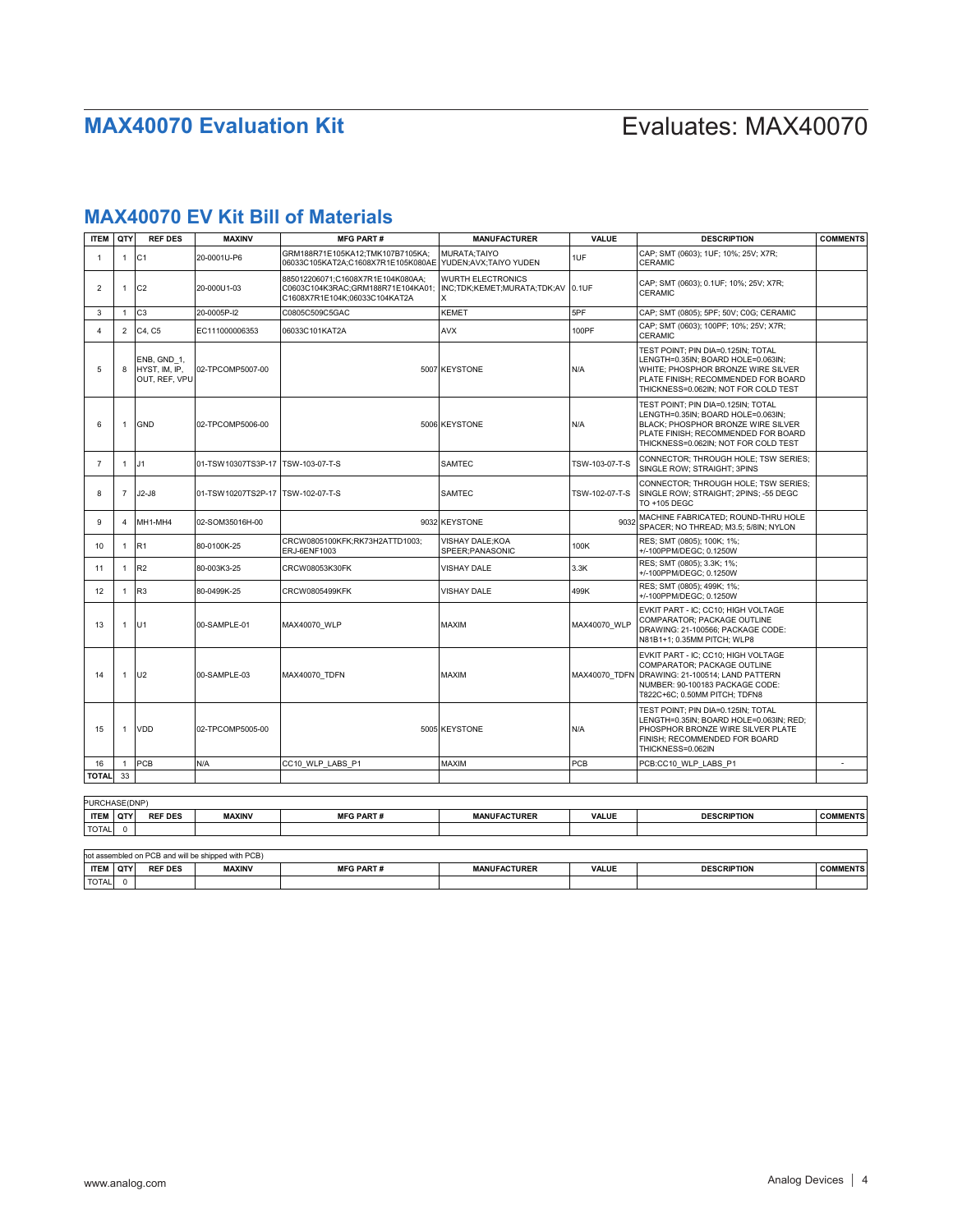# **MAX40070 EV Kit Schematic**

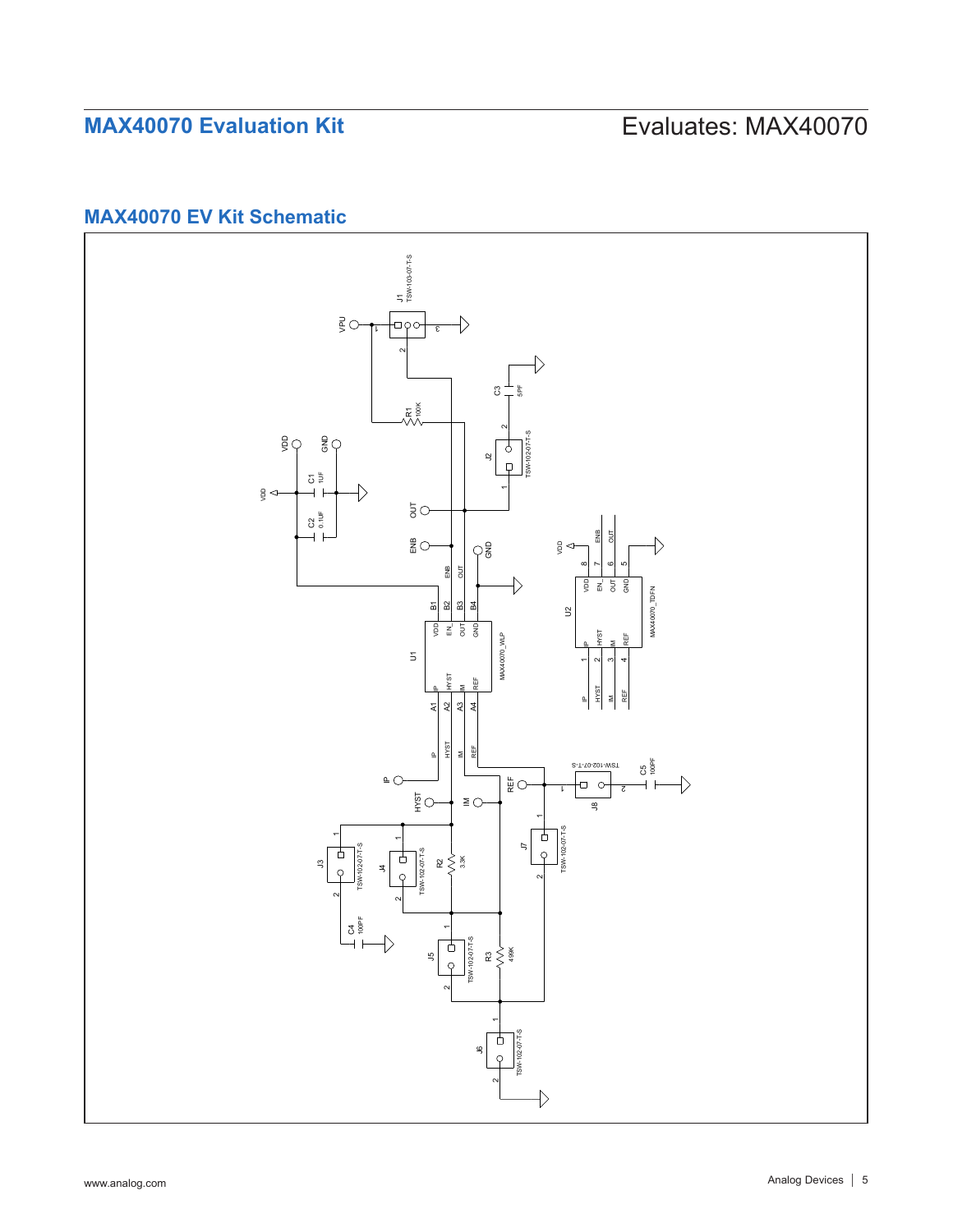## **MAX40070 EV Kit PCB Layouts**



*MAX40070 EV Kit PCB Layout—Silk Top*



*MAX40070 EV Kit PCB Layout—Bottom*



*MAX40070 EV Kit PCB Layout—Top*

| $\circ$        |                                    |                                         |                   |                       |  |
|----------------|------------------------------------|-----------------------------------------|-------------------|-----------------------|--|
| $\overline{O}$ |                                    | $\bigcirc$                              | $O$ $O$           |                       |  |
| O <sub>D</sub> | $\circ$<br>$\overline{\mathbf{C}}$ | $\begin{array}{c}\n0 \\ 0\n\end{array}$ | $\frac{C_2}{C_1}$ | $\Box$ circ<br>$\Box$ |  |
| $\Box$ $\circ$ | $\frac{D}{D}$                      | $\overline{O}$                          |                   |                       |  |
|                |                                    |                                         |                   |                       |  |
|                | 1"                                 |                                         |                   |                       |  |

*MAX40070 EV Kit PCB Layout—Silk Bottom*